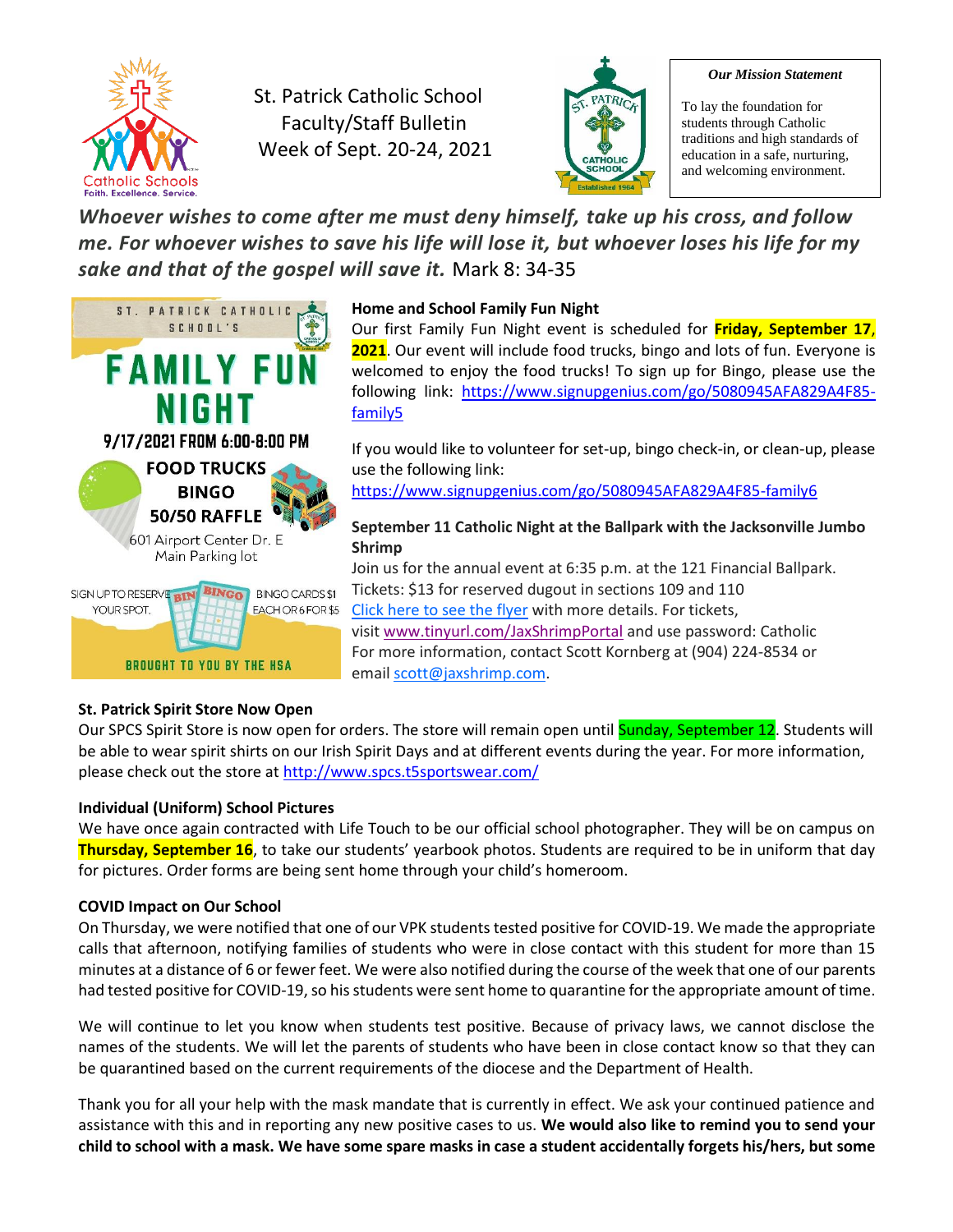**students continually come unprepared (without a mask) and it is unfair that we need to provide one every day for the same students. We would also like to recommend putting an extra mask in your child's bookbag, in case they forget their mask.**

### **September 24 is an Early-Release Day**

Please note that **Friday, September 24 is an early-release day**. Students in PreK-3, Full-Day VPK and AM VPK will be dismissed at 10:45am. Grades K-8 will be dismissed at 11:45am. Our PM VPK class will dismiss at 2:45pm.

### **Early Childhood Parent/Teacher Conferences**

Our Early Childhood team will be holding Parent/Teacher Conferences on **Friday, September 24**. To sign up for a conference, please use the following links to Sign-Up Genius:

Mrs. Wilkerson

<https://www.signupgenius.com/go/5080945AFA829A4F85-prek38>

#### Mrs. Williams

<https://www.signupgenius.com/go/5080945AFA829A4F85-vpka6>

#### Mrs. Winn

<https://www.signupgenius.com/go/5080945AFA829A4F85-vpkb7>

Mrs. Struble (C/D)

<https://www.signupgenius.com/go/5080945AFA829A4F85-vpkcd3>

### **Email Scam**

Please remember that all emails from the school come from our Google domain @spcsjax.org. Recently many faculty members received an email from someone posing as Mr. Meyer from [churchofficeonline2000@gmail.com.](mailto:churchofficeonline2000@gmail.com)

#### **Engineering for Kids Starts September 15**

After a brief delay, our engineering program will begin regular activities on **Wednesday, September 15**.

## **Student Tardy Policy is Now Being Enforced**

The beginning of the year grace period for student tardies expired when we returned from Labor Day weekend. We are now tracking and enforcing tardiness. The policy as it appears in the handbook is:

## *The K-8 Tardy Policy will be enforced on a Quarterly basis.*

- After the 3<sup>rd</sup> unexcused tardy (Quarterly), the parents will receive a Tardy Letter signed by the principal and homeroom teacher. The letter must be signed by a parent and returned to the homeroom teacher.
- After the 5<sup>th</sup> unexcused tardy (Quarterly), the parents have a meeting with the school counselor.
- After the  $6<sup>th</sup>$  unexcused tardy (Quarterly), the parents will incur a charge of \$15.00.
- After the 9<sup>th</sup> unexcused tardy (Quarterly), the parents will incur a charge of \$25.00.
- After the 12th unexcused tardy, *and every additional 3 unexcused tardies*, (Quarterly), the parents will incur a charge of \$50.00.

#### *The PreK-3 and VPK Tardy Policy will be enforced on a Quarterly basis.*

- After the 3<sup>rd</sup> unexcused tardy (Quarterly), the parents will receive a Tardy Letter signed by the principal and homeroom teacher. The letter must be signed by a parent and returned to the homeroom teacher.
- After the 5<sup>th</sup> unexcused tardy (Quarterly), the parents have a meeting with the school counselor.

#### **Technology Committee Forming**

The School Advisory Board would like to form a technology committee to assess our school's current technology as well as to develop a plan for the growth of our technology resources. This plan will be an essential part of our thirdyear accreditation visit in March, as well as paving the way for budgeting and goal setting for the rest of this year. If you are interested in joining the committee, please contact Mr. Meyer at [cmeyer@spcsjax.org.](mailto:cmeyer@spcsjax.org)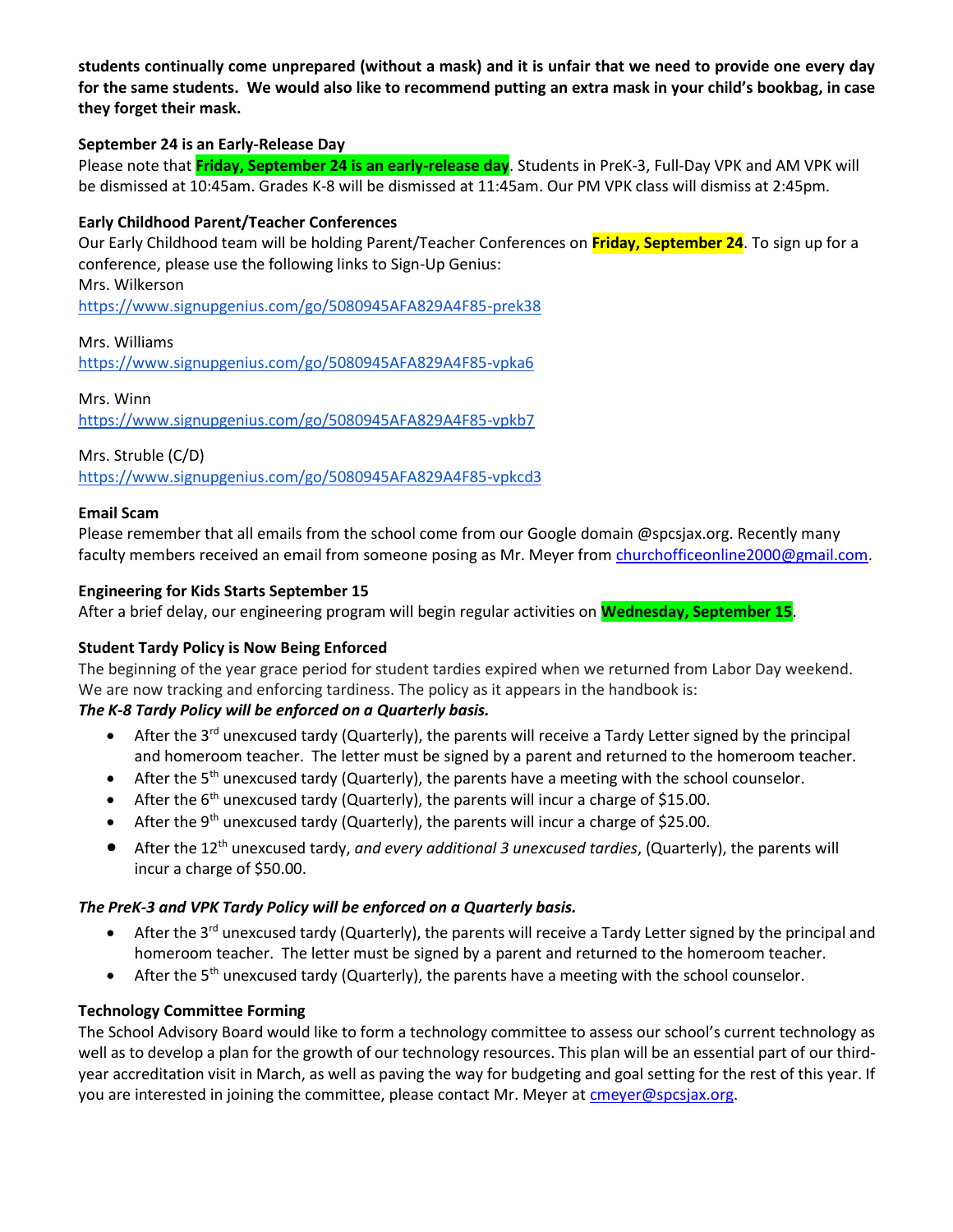## **Coach Needed**

We are excited to be able to offer coaching stipends for anyone interested in coaching this year! We currently need a volleyball coach to participate in the league. Each head coach will be offered a coaching shirt+equipment, and you can choose if you would like the coaching stipend or credit for Family Service Hours. **If you are interested, or you know someone that might be, please contact Coach T or Mr. Meyer for more information**: [coacht@spcsjax.org.](mailto:coacht@spcsjax.org) The team is composed of 5-8 th grade girls. Tryouts are the 1st or 2nd weekend of November (after basketball ends). Practices are determined by the coach, and the season runs from Dec. to Feb. (with time off for the holiday break).

### **Spanish Classes for K-5**

Our Spanish classes for K-5 have begun using Zoom. Students sit in the Spanish/Religion room and interact with their teacher, Senor Elyin Guevara, via our Chromebooks. If your child does not have headphones, it is highly recommended that they have some for the class (plug-in versus Bluetooth are recommended). If you need to contact their teacher, you can do so at [eguevara@langlearningnetwork.com.](mailto:eguevara@langlearningnetwork.com)

### **The NED Show Returns Virtually to St. Patrick**

Our school is hosting The NED Show, a live streaming all-school event. A world-class performer takes our students on an interactive educational journey filled with storytelling, illusions, yo-yo tricks and humor. NED's message inspires students, promotes academic achievement, and supports our school goals.

> *Never give up Encourage others Do your best®*

Our school received this program at no-cost because another school community has paid-it-forward to us. Now it's our turn—and more information will be shared before the performance on **Thursday, September 23rd**—on how we can do that.

#### **Eighth Grade Parents Meeting**

We will be hosting a parents meeting for our eighth grade parents on **Thursday, September 30, at 6:00pm**. The meeting will take place in Mrs. Parker's classroom, and will cover eighth grade specific items (fundraising, class trip, graduation, Catholic high school admissions, etc.). Families will be given 1 service hour for attending.

#### **Knights of Columbus Soccer Shoot Out**

The Knights of Columbus Soccer Shoot Out will be held on **Monday, September 20 and Tuesday, September 21**, during our PE classes. The Shoot Out is open to boys and girls ages 9 to 14 (students compete against students of the same age and gender). To participate, students must have a signed permission form, which will be sent home on Friday, September 10. The top contestants will move onto the district competition.

#### **From Bishop Kenny High School:**

**Bishop Kenny High School** is in need of a shuttle bus driver to transport students from the Fernandina Beach, Yulee, and Northside (St. Patrick's) communities. For more information regarding license requirements, salary, and benefits, please contact Michael Broach, Director of Transportation, at 904-398-7545 or [BroachM@bishopkenny.net.](mailto:BroachM@bishopkenny.net)

# **This Week-At-A-Glance**

#### **Monday, September 13**

• Basketball Practice 3:30-5:00

## **Tuesday, September 14**

- Soccer Shots on campus
- Boys Basketball vs. St. Matthew at 5:00pm, No Girls practice today

## **Wednesday, September 15**

- Engineering for Kids begins today!
- Basketball Practice 3:30-5:00